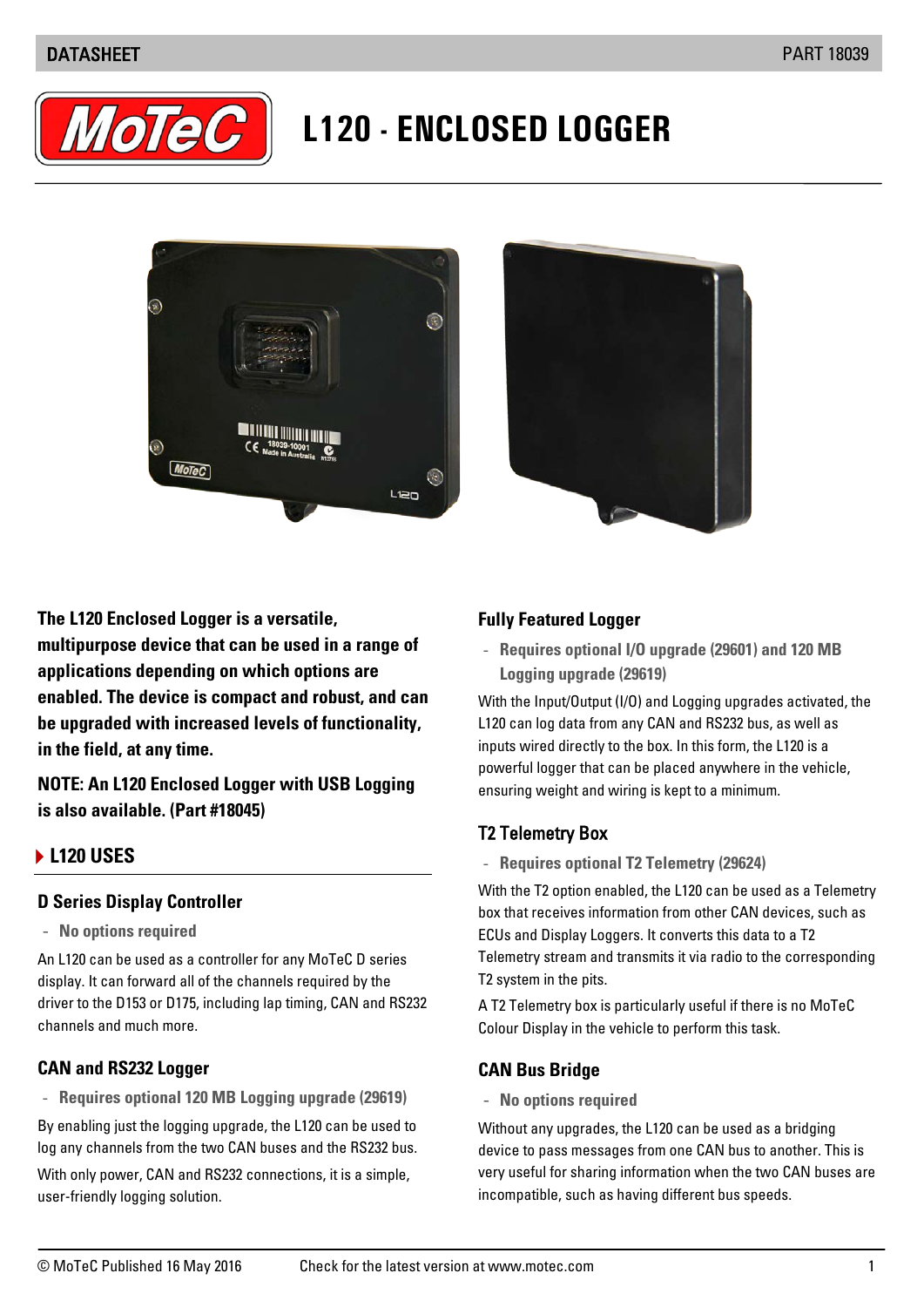#### DATASHEET PART 18039

# **FEATURES**

- Suitable for bikes, cars, marine and industrial applications
- 120 MB internal logging memory (optional)
- GPS Lap Timing
- Supports T2 Telemetry (optional)
- Supports Wideband Lambda from MoTeC PLMs or LTCs
- Easily integrates with MoTeC CAN based devices, such as ECUs and expanders.
- Full Input/Output (I/O) expansion with E888 and E816

# **ACCESSORIES**

• 62204: L120 LOOM

# **OPTIONAL UPGRADES**

- 29601: L120 I/O
- 29619: L120 120 MB LOGGING
- 29621: L120 PRO ANALYSIS
- 29624: L120 T2 TELEMETRY

# **SPECIFICATIONS**

## Logging – optional (requires Logging upgrade)

- 120 MB internal logging memory
- Logging rates up to 500 samples per second
- i2 Standard data analysis software included (Pro Analysis upgrade available)

## Inputs

- 2 x Digital and 3 x Speed inputs
- 1 x Composite video input

# Inputs - optional (requires I/O upgrade)

- 6 x Analogue voltage inputs
	- 4 x 0 to 5.46 V, 1.33 mV resolution
		- 2 x 0 to 15.0 V, 3.66 mV resolution
- 2 x Analogue temperature inputs
	- 0 to 15 V, 3.66 mV resolution

# Outputs - optional (requires I/O upgrade)

- 4 x low side outputs PWM or switched operation
- 0.5 Amp max, current limited, thermal overload protected

## **Expanders**

• The L120 is fully compatible with E816 and E888 expanders.

## Internal Sensors

- 3-axis accelerometer, detection range: +/- 5G
- Dash temperature sensor
- Sensor supply voltage
- Battery voltage

## **Communications**

- 2 x Configurable CAN buses, with individually programmable CAN bus speeds. One can be used as RS232 Receive.
- 2 x RS232 ports, one with transmit and receive, one with receive only.

#### Power Supply

- Operating voltage: 6 to 32 V DC
- Operating current: 0.4 A typical at 14 V (excluding sensor currents)
- Reverse battery protection
- Battery transient protection

#### Sensor Supply Currents

- 5 V sensor supply: 0.25 A maximum
- 8 V sensor supply: 0.25 A maximum

## Operating Temperature

- Internal: -20°C to 80°C
- Typical ambient temperature range (free air): -20°C to 65°C

#### **Physical**

- Size: 134.5 x 103.9 x 20.2 mm excluding connectors
- Weight 310 g
- 1 x 34 pin waterproof connector

## **COMPATIBILITY**

- MoTeC ECUs: All (some earlier models may require an additional adaptor in conjunction with the RS232 adaptor).
- MoTeC Displays/Loggers: All
- MoTeC Accessories: VIM, SVIM, E816, E888, SLM, PLM, LTC, BR2, PDM, GPS, VCS etc.
- Many non-MoTeC devices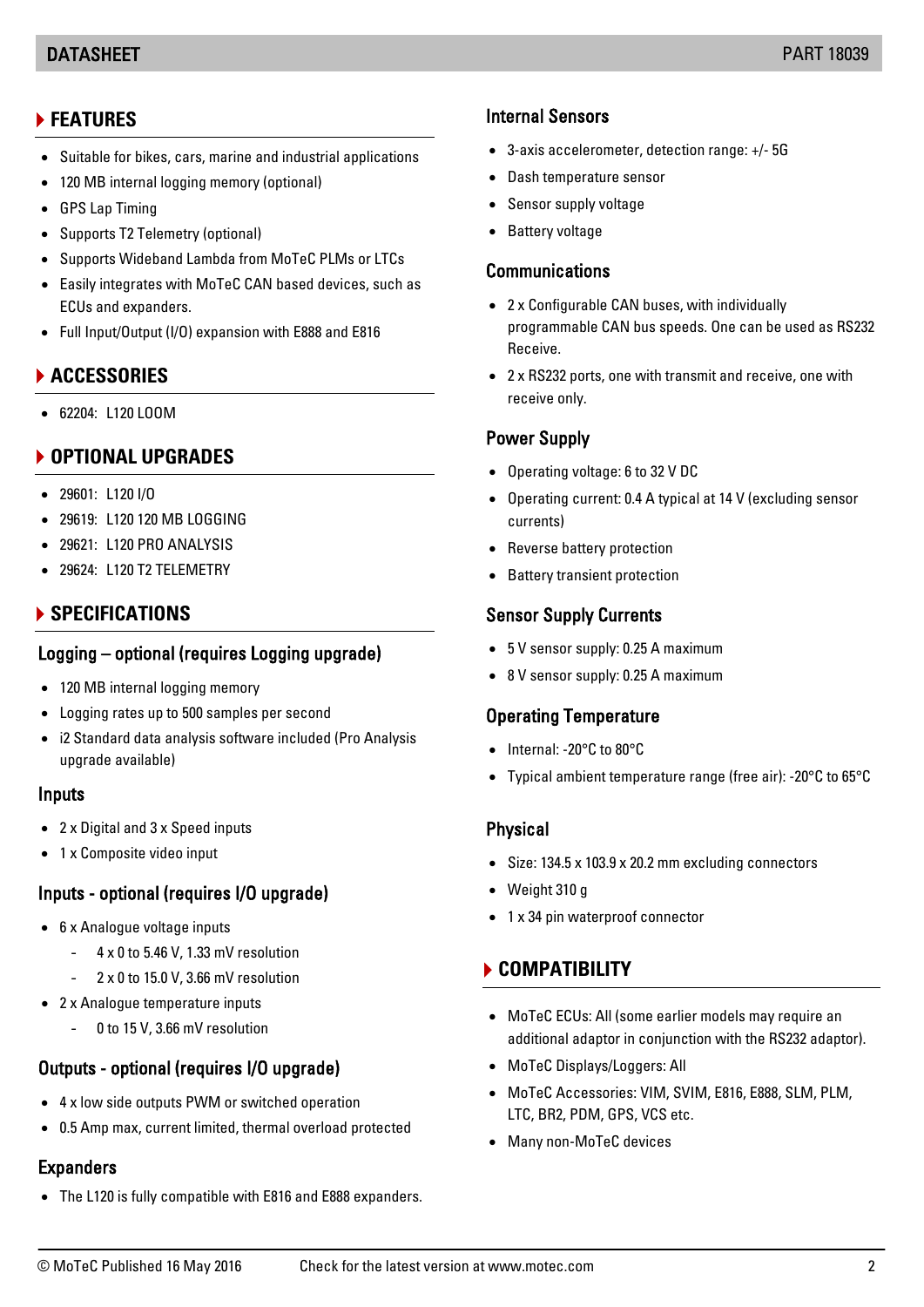### DATASHEET PART 18039

## **SOFTWARE**

Windows-based Manager software for device setup and management of the data logging system, providing:

- Configuration of the inputs, outputs, data logging and calculations
- Offline generation of a configuration file that can then be sent to the device.
- Channel monitoring
- Firmware updating and extensive help screens

i2 Data Analysis software (Standard or optional Pro) provides the tools for comprehensive data analysis.

## **ETHERNET WIRING**

| <b>Ethernet Connector</b> |                 | <b>MoTeC Loom</b> | C <sub>125</sub> |                      |
|---------------------------|-----------------|-------------------|------------------|----------------------|
| Pin                       | <b>Function</b> | Colour            | Pin              | <b>Function</b>      |
|                           | Ethernet $TX +$ | Orange/White      | 11               | Ethernet RX +        |
| 2                         | Ethernet TX -   | Orange            | 10               | Ethernet RX -        |
| 3                         | Ethernet $RX +$ | Green/White       | 2                | Ethernet TX +        |
| 6                         | Ethernet RX -   | Green             |                  | <b>Ethernet TX -</b> |

 $\Rightarrow$  The wiring specified is the preferred cross-over configuration. However, the wiring can also be configured as straight-through. Cat 5 Ethernet cable must be used.

**DIMENSIONS AND MOUNTING** 

## Pin Numbering



# **ECU WIRING**

When using an M4, M48 or M8 ECU, the L120 should be connected via RS232. For some ECUs, a PCI cable may also be required.

The Display Logger should be connected via the CAN bus when using an M1 or 'Hundred Series' ECU (M400/M600/ M800/M880) or M84, and any number of other CAN devices. Example:



Detailed wiring information is available in the user manual at [www.motec.com/downloads.](http://www.motec.com/downloads)



 $\Rightarrow$  Note: Do not remove any part of the casing. The case provides electromagnetic screening to avoid interference with other equipment, and is also essential for thermal management. Thermal management may be compromised if mounted in a confined space, refer to the operating specifications.

Ensure product is not stressed when mounted.